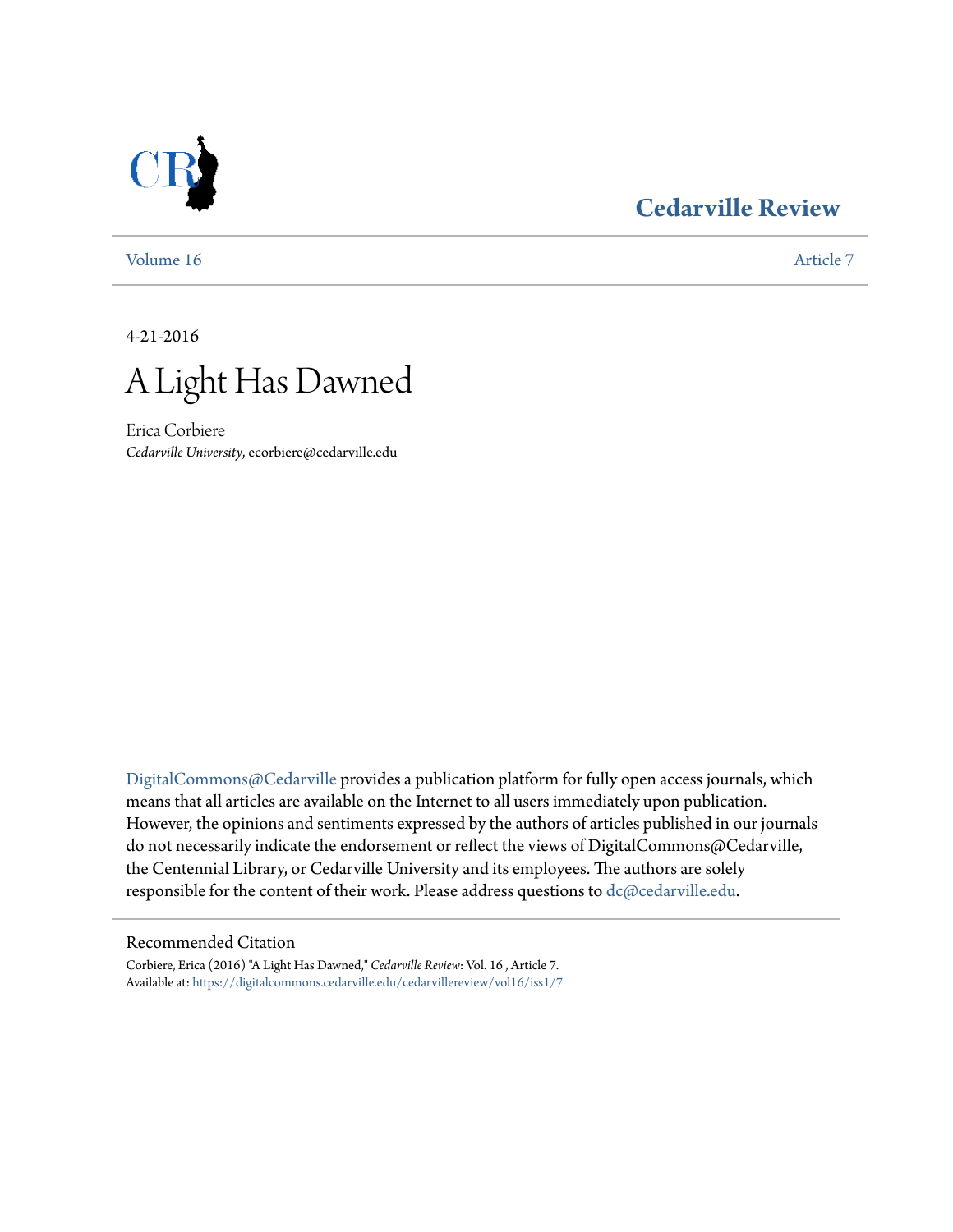## A Light Has Dawned

Browse the contents of [this issue](https://digitalcommons.cedarville.edu/cedarvillereview/vol16/iss1) of *Cedarville Review*.

#### **Description (Optional)**

*To those living in the land of deep darkness, a light has dawned* (Isaiah 9:2). All are free from the oppression and chains of the world by surrendering to the light that illuminates life.

# **Creative Commons License**

This work is licensed under a [Creative Commons Attribution-Noncommercial-Share Alike 4.0 License.](http://creativecommons.org/licenses/by-nc-sa/4.0/)

#### **About the Contributor (Optional)**

A curious mind and contented wanderer, studying linguistics and traversing the globe

Follow this and additional works at: [https://digitalcommons.cedarville.edu/cedarvillereview](https://digitalcommons.cedarville.edu/cedarvillereview?utm_source=digitalcommons.cedarville.edu%2Fcedarvillereview%2Fvol16%2Fiss1%2F7&utm_medium=PDF&utm_campaign=PDFCoverPages)

Part of the [Photography Commons](http://network.bepress.com/hgg/discipline/1142?utm_source=digitalcommons.cedarville.edu%2Fcedarvillereview%2Fvol16%2Fiss1%2F7&utm_medium=PDF&utm_campaign=PDFCoverPages)